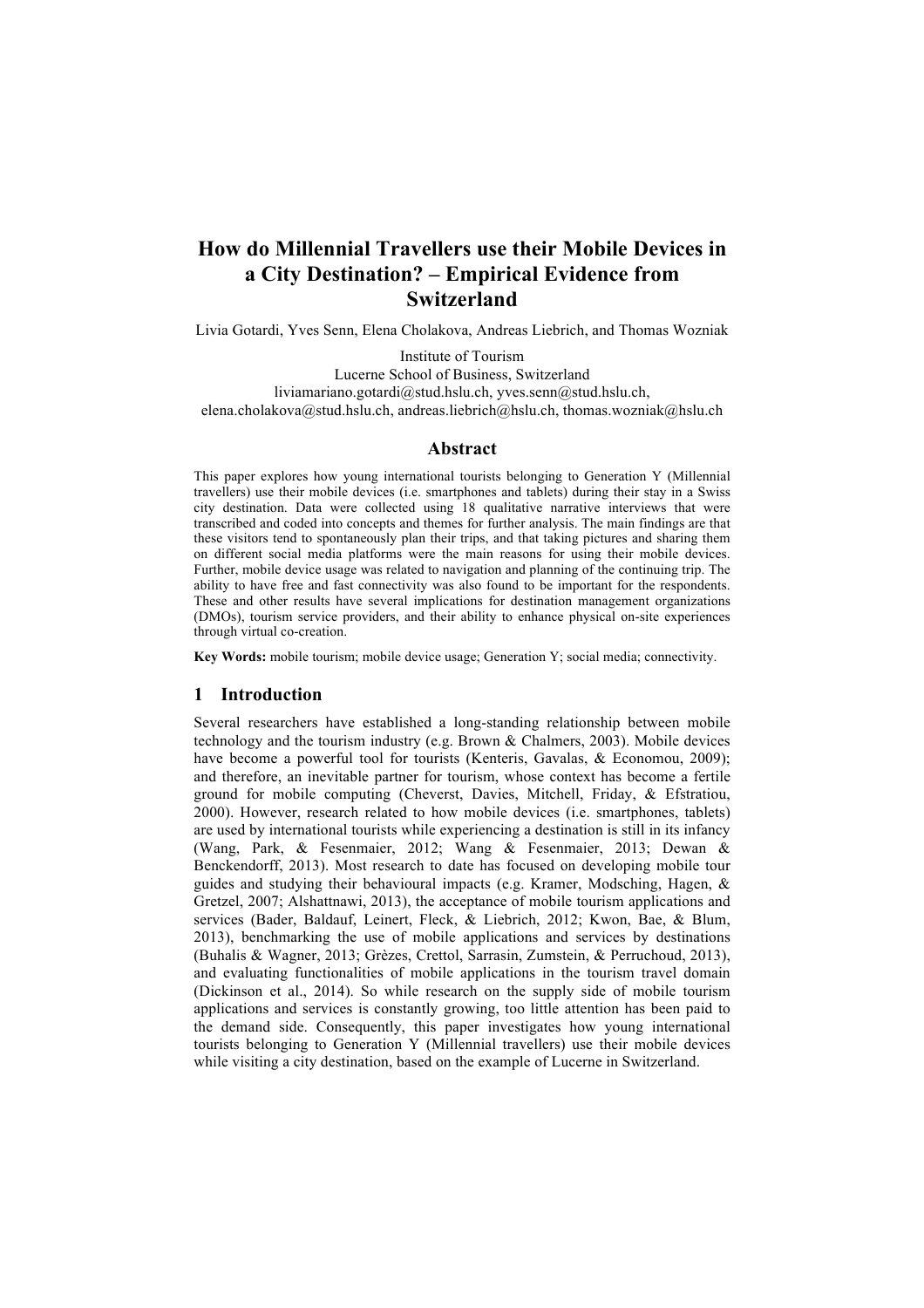# **2 Literature Review**

#### **2.1 Mobile Device Usage in the On-site Travel Phase**

The use of media, technology, and the Internet, through mobile devices, can support and enhance tourists' experience at all stages (i.e. pre-travel, on-site, and post-travel) (Prayag, Dimanche, & Keup, 2012). Neuhofer, Buhalis, and Ladkin (2012) consider "the on-site phase […] as the most intriguing phase for DMOs, with multiple levels of engagement that allow destinations to co-create experiences with the tourist in the physical and virtual setting at the same time" (p. 42). Most literature on the use of mobile devices by tourists indicates that smartphones and tablets are mainly used for travel information purposes while in a destination (McCabe, 2011; Wang, Park, & Fesenmaier, 2012). The most important use of mobile devices in a destination is for keeping in touch with friends and family (Merr, 2012). More specifically, the most frequent reason why Generation Y tourists use their mobile devices is to check social media (Dewan & Benckendorff, 2013). Further uses of mobile devices by tourists were found to be checking e-mails (Postel, 2013) and accessing a wide range of information services (Wang, Park, & Fesenmaier, 2010). Such usage of mobile devices while being on site may make travel activities more spontaneous and transform how tourists make decisions (Wang & Fesenmaier, 2013).

## **2.2 Generation Y Mobile Users**

Generation Y often appears in the literature "as Generation Next, Millennials or the Net Generation, [and] usually refers to people born between 1982 and 2002" (Muskat, Muskat, Zehrer, & Johns, 2013, p. 57), from different ethnical backgrounds (Hicks & Hicks, 1999). Davidson (2008) suggests that Generation Y users are more at ease with new technologies and broadcast an intrinsic interest and understanding for the use of new technologies. This paper focuses on Generation Y international tourists because they have been identified as the cohort that uses mobile technologies the most (Schewe & Meredith, 2006; Moore, 2012; Dewan & Benckendorff, 2013) and acknowledged to feel the need to be highly connected online and mobile (Zhang, Adipat, & Mowafi, 2009).

#### **2.3 City Destinations as Prime Places for Virtual Co-Creation**

City destinations provide fertile ground for a plethora of mobile tourism applications and services because they typically feature (a) a high density of attractions and other points of interests, (b) good coverage with mobile broadband (e.g. 3G and 4G/LTE), and (c) many Wi-Fi hotspots at (semi-)public places. When city destinations adopt and implement the Smart City concept, they can evolve to Smart Tourism Destinations that pursue the co-creation of rich tourism experiences by leveraging different types of ICT (e.g. Buhalis & Amaranggana, 2013). Given the high potential for virtual co-creation of experience and thereby enhancing tourists' physical experiences on site (Neuhofer et al., 2012), a deeper understanding of how international tourists use their mobile devices is clearly needed. Extant research on mobile tourism in Switzerland has either analysed the acceptance of mobile tourism services by domestic tourists (Bader et al., 2012) or benchmarked mobile tourism applications and services provided by destinations (e.g. Grèzes et al., 2013). None has yet addressed international tourists' use of mobile devices on site.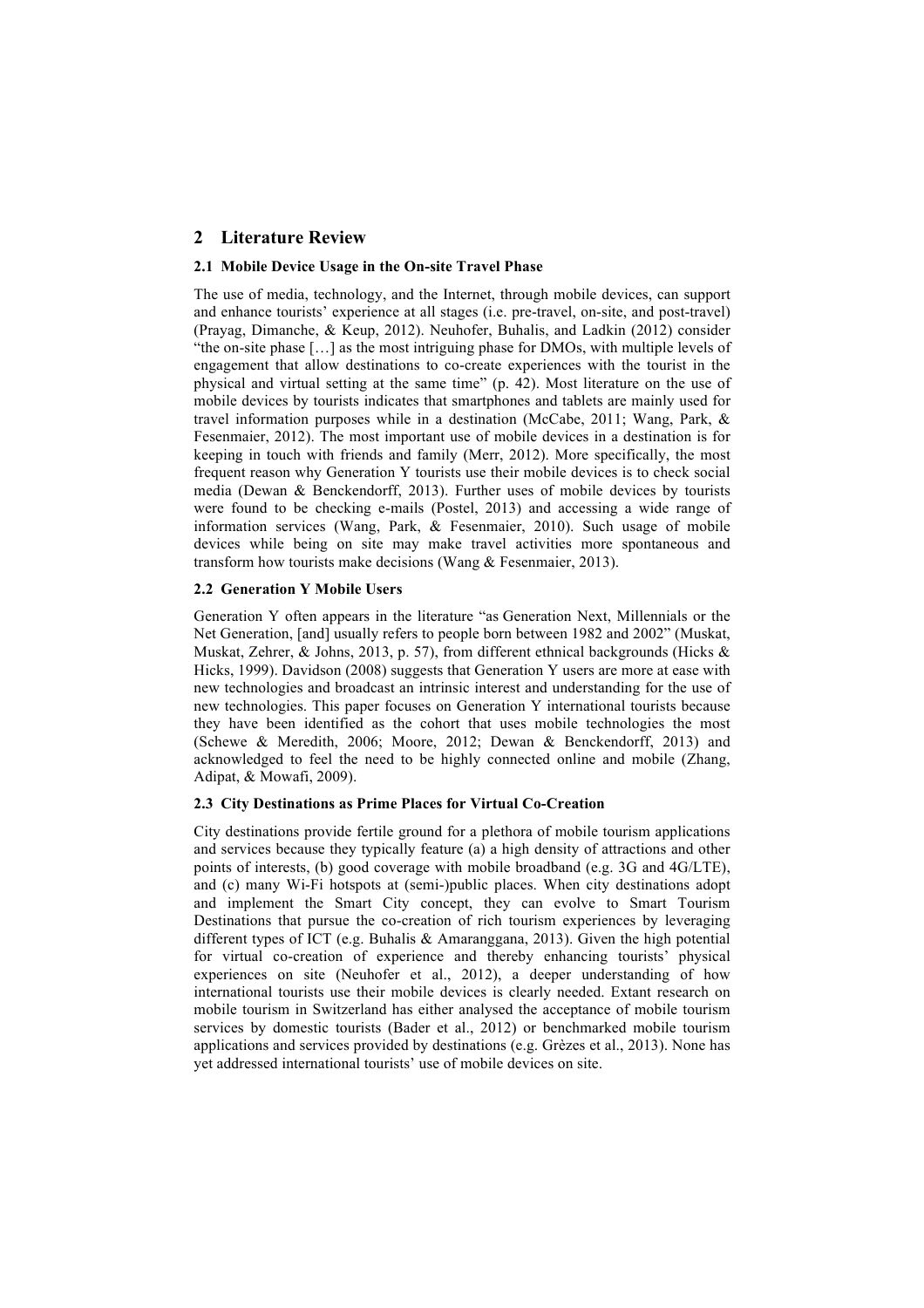# **3 Methodology**

To identify and analyse how young international tourists use their mobile devices, 18 narrative interviews were conducted at two mid-tier hotels in the city of Lucerne. This qualitative approach was chosen because the aim was to explore how mobile devices were used. Additionally, Bryman and Bell (2007) argue that a qualitative approach is suitable when the research is interested in the point of view of the participants. According to the cohort typology of Hicks and Hicks (1999), Generation Y international tourists were defined as individuals from different ethnical backgrounds whose birth years range from the early 1980s to the early 2000s. Lucerne, chosen as an exemplary Swiss city destination, is characterized by (a) a variety of attractions, support services, and tourist resources ideal for a one-day tourism experience (Fabricius, M., Carter, R., & Standford, D., 2007), (b) almost complete mobile broadband coverage, and (c) free public Wi-Fi hotspots in the old town, the main station, and in many semi-public places. Simple random sampling was employed to choose the respondents with a pre-tested interview guide composed of open-ended questions. With regards to data analysis, thematic coding assisted into turning the data (i.e. transcriptions) into meaningful information.

# **4 Findings and Discussion**

The main goal of this paper was to identify how young international tourists use their mobile devices in the on-site travel phase in a city destination. The two most frequent concepts were 'taking pictures' and 'connecting to social media'. Very often, both concepts had been mentioned in direct relation to each other: The respondents expressed their desire to keep in touch with their close social environment by sharing their travel experiences and posting images via mobile devices on social media platforms. This confirms findings of Merr (2012) and Dewan and Benckendorff (2013). The desire to constantly interact with home becomes even more evident, as the findings show that many of the respondents also check the local news from back home by using domestic newspaper applications. Thus, a spillover effect from practices in daily routines into the travel context can be identified. While being physically away from their home worlds, the respondents stay electronically linked to them. This blurring of everyday life and vacation time can also be described as "digital elasticity" (Pearce & Gretzel, 2012) and leads to a "decapsulation" of the travel experience (Wang & Fesenmaier, 2013). However, the findings also suggest that for certain phases, the respondents consciously decide for an "encapsulated" travel experience (Jansson, 2007), as expressed by one interviewee: "To me, I used the iPad on the first day here to take pictures, but after, I did not even bring my phone or iPad when I went to the old town". Navigation software was used by the majority of respondents, but only sporadically for way-finding. The interviewees do apparently not use mobile applications and services provided by local tourism organisations. Instead, they use mobile apps and services they already know from home (e.g. Facebook, WhatsApp, Google Maps). This substantiates findings of previous work suggesting young travellers do rarely download and use travel apps (Dewan & Benckendorff, 2013) or mobile apps from hospitality firms (Kwon et al., 2013). The results further suggest that the interviewees value fast and affordable connectivity and thus primarily go online via free Wi-Fi provided by their accommodation. As a result,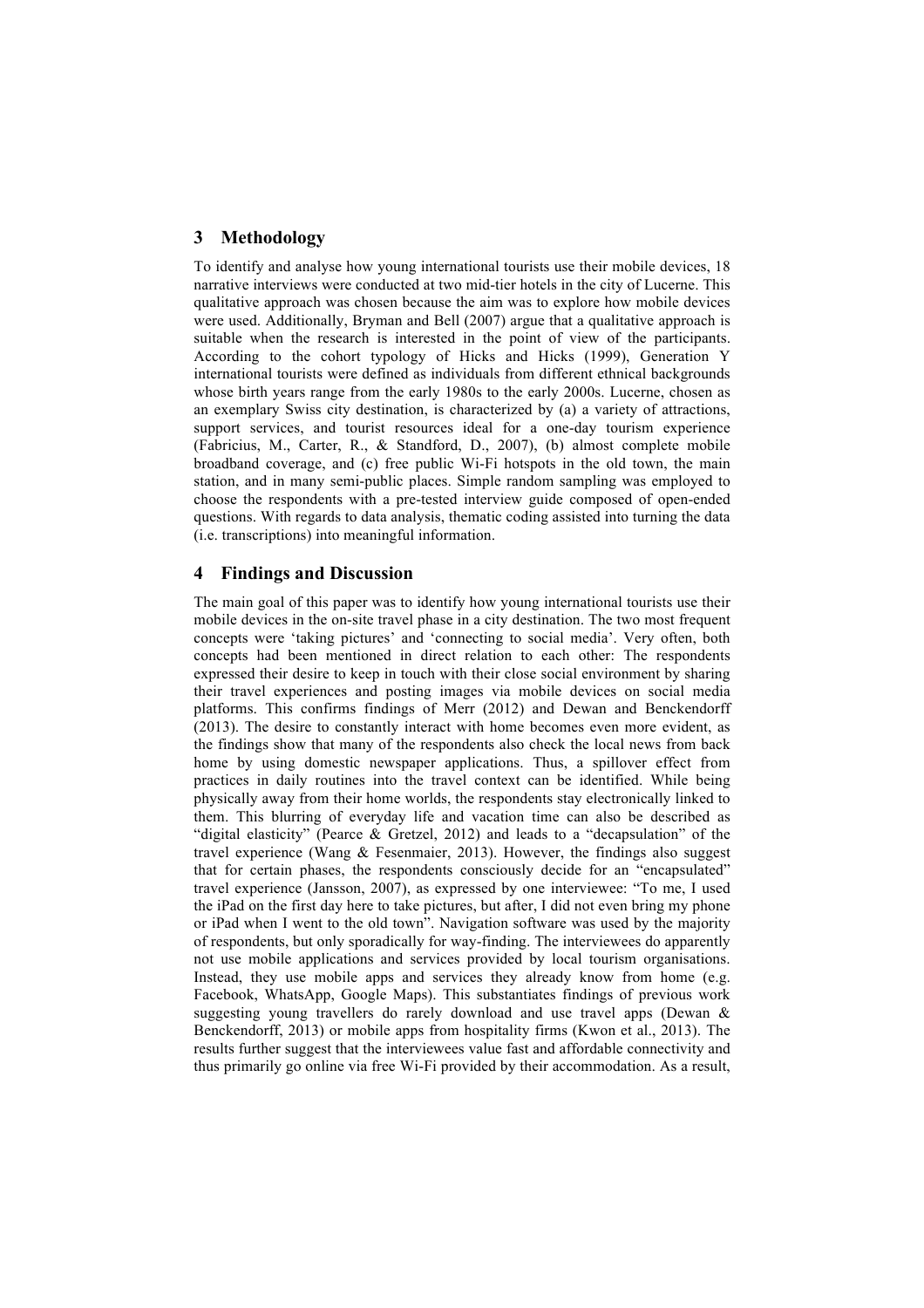most online interactions such as sharing of experiences and photos via social media do not happen in real time, but rather in a post-hoc manner. This corroborates findings of Dewan and Benckendorff (2013) who suggest that availability and cost of network access constrain international mobile information search behaviour.

## **5 Conclusion, Implications, and Future Research**

This paper contributes to the yet small, but growing body of knowledge about how tourists use their mobile devices in the on-site travel phase. It revealed that Generation Y international tourists use their mobile devices for a variety of purposes when being in a destination, first and foremost to take photos and use social media. This hints at one way how tourists' physical on-site experience can be enhanced through virtual co-creation of tourism stakeholders, namely by augmenting the reality seen through the mobile device screen with context-based and thus relevant information. However, as a lucrative niche as this could be, it comes with certain limitations as destination-based apps seem unable to gain shares from the global players in the mobile market and both context-based services and Augmented Reality applications rely on fast and seamless connectivity. The heavy social media usage by Generation Y tourists via their mobile devices invites DMOs and tourism service providers to specifically target these travellers with relevant information and advertisements on social media platforms while they are in the destination. Generation Y's differentiated willingness to use their mobile devices on site calls for a quantitative study to segment Generation Y tourists accordingly. Future research should also explore in more detail how tourism organisations can leverage the phenomenon of "digital elasticity" to improve the experience of the mobile tourist.

## **References**

- Alshattnawi, S. (2013). Building mobile tourist guide applications using different development mobile platforms. *International Journal of Advanced Science and Technology, 54*, 13–22.
- Bader, A., Baldauf, M., Leinert, S., Fleck, M., & Liebrich, A. (2012). Mobile tourism services and technology acceptance in a mature domestic tourism market: The case of Switzerland. In M. Fuchs, F. Ricci, & L. Cantoni (Eds.), *Information and Communication Technologies in Tourism 2012*, pp. 296–307. Vienna: Springer.
- Brown, B., & Chalmers, M. (2003). Tourism and mobile technology. In K. Kuutti, E. H. Karsten, G. Fitzpatrick, P. Dourish, & K. Schmidt (Eds.), *ECSCW 2003, Proceedings of the Eighth European Conference on Computer Supported Cooperative Work,* pp. 335– 354. Helsinki: Springer Netherlands. doi: 10.1007/978-94-010-0068-0\_18.
- Bryman, A., & Bell, E. (2007). *Business Research Methods* (2nd ed.). Oxford, England: Oxford University Press.
- Buhalis, D., & Amaranggana, A. (2013). Smart Tourism Destinations. In Z. Xiang & I. Tussyadiah (Eds.), *Information and Communication Technologies in Tourism 2014*, pp. 553–564. Cham: Springer.
- Buhalis, D., & Wagner, R. (2013). E-destinations: Global Best Practice in Tourism Technologies and Applications. In L. Cantoni & Z. Xiang (Eds.), *Information and Communication Technologies in Tourism 2013*, pp. 119–130. Berlin: Springer.
- Cheverst, K., Davies, N., Mitchell, K., Friday, A., & Efstratiou, C. (2000). Developing a context-aware electronic tourist guide: Some issues and experiences. *ACM SIG on Computer Human Interaction (CHI),* 17–24.
- Davidson, R. (2008). What Does Generation Y want from Conferences and Incentive Programmes?*.* Retrieved on April 26, 2014, from http://gala.gre.ac.uk/5742/